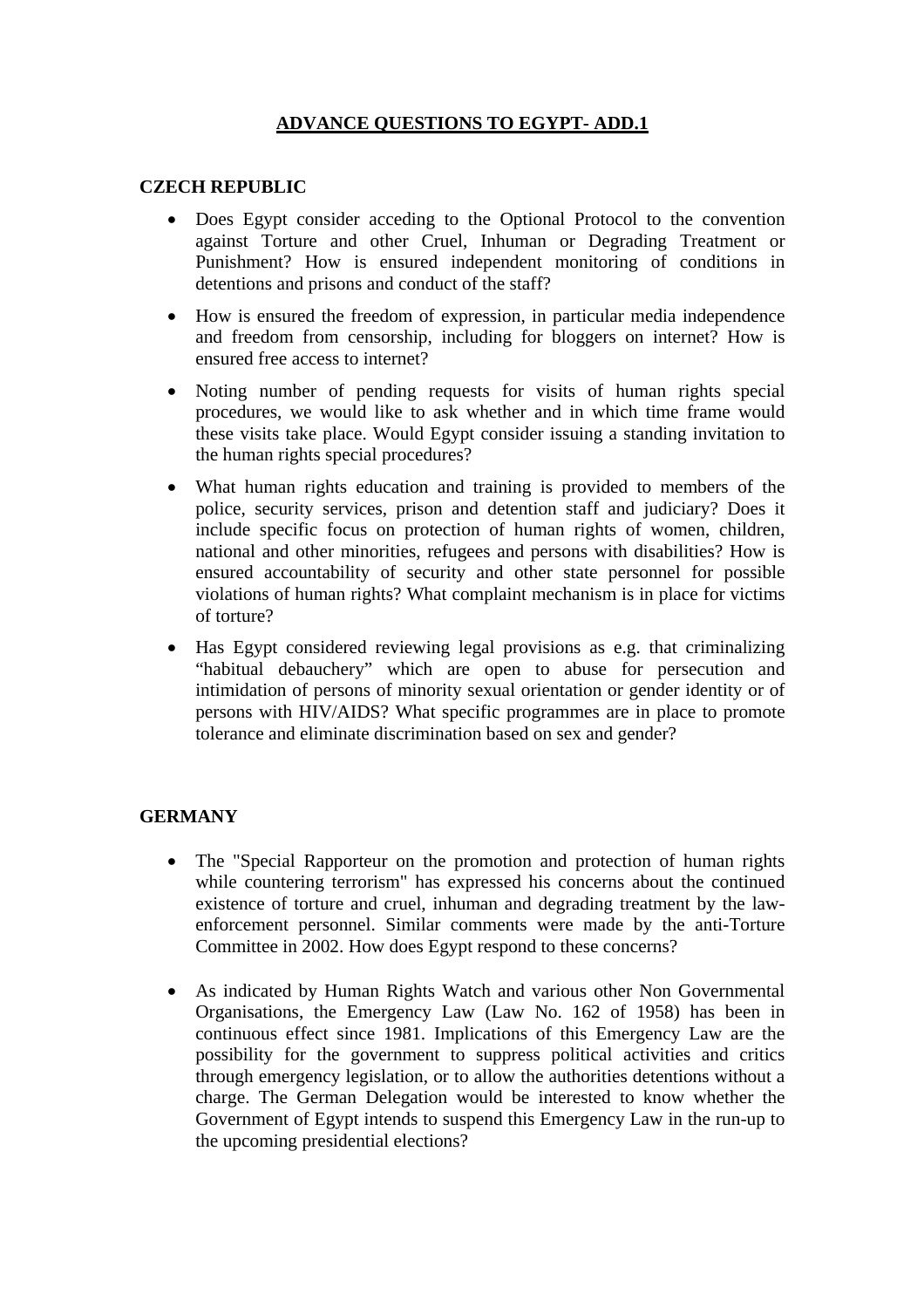• Reports by Non Governmental Organisations such as the « Fédération Internationale des Droits de l'Homme » have indicated the need for a further genuinely participative approach towards civil society organisations in Egypt, in order to make full use of their consultancy and contribution to public policies (para. 6 of the OHCHR summary A/HRC/WG.6/7/EGY/3 referencing FIDH, p. 3). Germany would like to know to what extend these organisations have been consulted during the preparations of this UPR?

# **NORWAY**

- How did The Arab Republic of Egypt involve civil society organisations in the elaboration of its national report?
- What steps will The Arab Republic of Egypt take to follow up and implement the recommendations of the Human Rights Council? How will the civil society be involved in the process?
- There has been a call from national NGOs for amendments to Law No 84 of 2 002, to secure the rights to organise and freedom of association. Will The Arab Republic of Egypt assure a transparent and constructive consultative process with the civil society on this issue?
- Will The Arab Republic of Egypt assure a transparent and constructive consult ative process with the civil society organisations on the draft of the counter-ter rorism law, which is supposed to be finalised before the end of the term of the state of emergency in May this year?
- Norway appreciates the 2006 amendments to the Penal Code with regard to cri mes of opinion. However, there are still criminal penalties for acts of opinion a nd expression in Egypt, and journalists and bloggers risk several years of impri sonment. Does The Arab Republic of Egypt consider further steps to decrimin alize acts of opinion and expression?
- Norway appreciates that 64 seats of the People's Assembly are reserved wome n in this year's parliamentary elections. What further steps does The Arab Rep ublic of Egypt consider to assure a higher number of women in decision-maki ng positions?
- Despite protective provisions in the Penal Code, violence against women is a s erious concern, whether occurring in the home, at the work place, or in the pub lic sphere. What concrete steps are considered to increase the protection of wo men in Egypt?